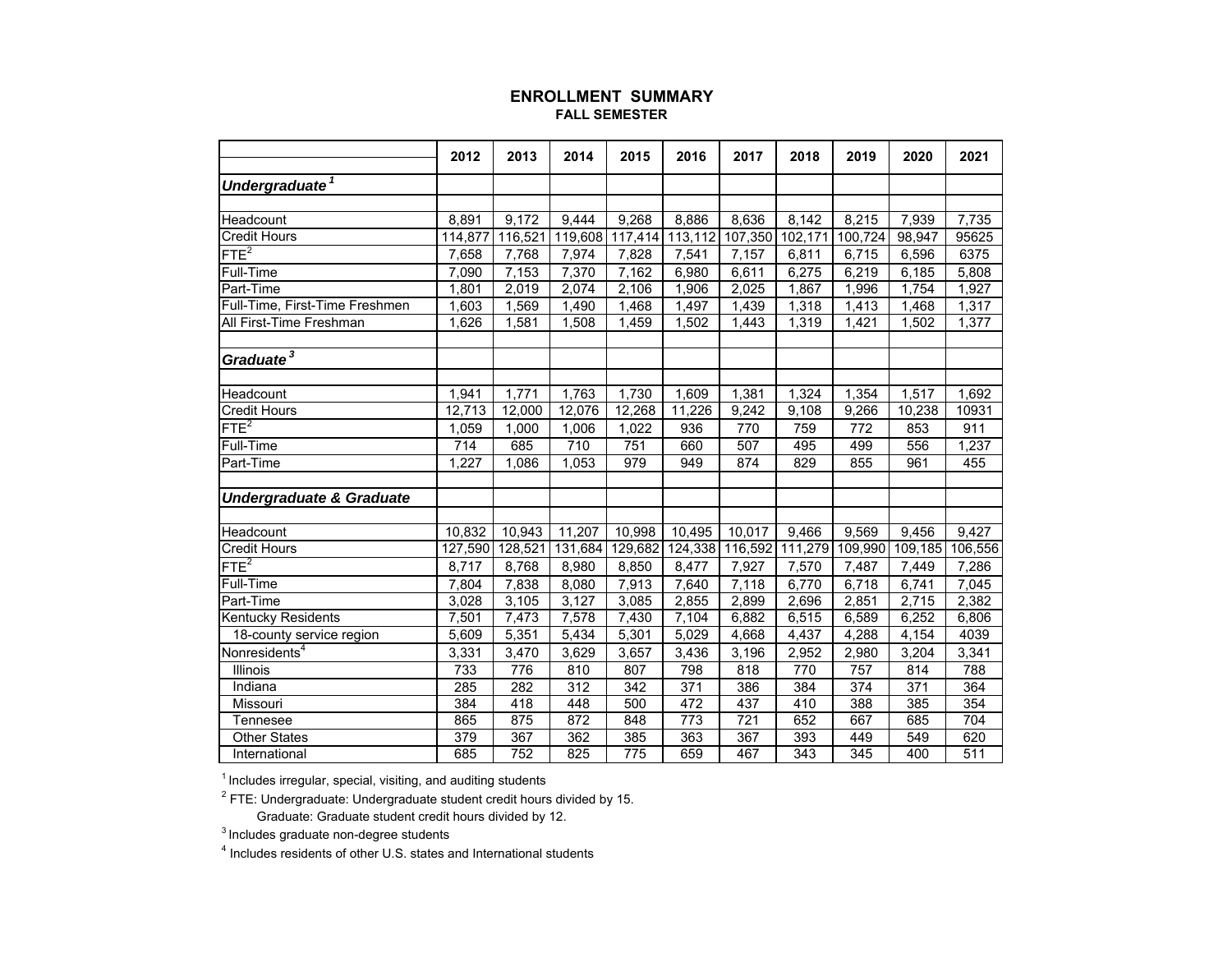# **ENROLLMENT SUMMARYSPRING SEMESTER**

|                                                 | 2012    | 2013    | 2014    | 2015             | 2016    | 2017    | 2018    | 2019    | 2020             | 2021   | 2022    |
|-------------------------------------------------|---------|---------|---------|------------------|---------|---------|---------|---------|------------------|--------|---------|
| Undergraduate                                   |         |         |         |                  |         |         |         |         |                  |        |         |
|                                                 |         |         |         |                  |         |         |         |         |                  |        |         |
| Headcount                                       | 7,950   | 8,117   | 8,099   | 8,480            | 8,104   | 7,801   | 7,386   | 7,374   | 7,369            | 7,028  | 7,289   |
| <b>Credit Hours</b>                             | 103,961 | 106,205 | 106,696 | 109,878          | 105,338 | 100,070 | 96,274  | 92,327  | 90,959           | 87,619 | 90,016  |
| FTE <sup>2</sup>                                | 6,931   | 7,080   | 7,113   | 7,325            | 7,023   | 6,671   | 6,418   | 6,155   | 6,064            | 5,841  | 6,001   |
| <b>Full-Time</b>                                | 6,364   | 6,489   | 6,564   | 6,737            | 6,429   | 6,149   | 5,913   | 5,602   | 5,519            | 5,406  | 5,438   |
| Part-Time                                       | 1,586   | 1,628   | 1,535   | 1,743            | 1,675   | 1,652   | 1,473   | 1,772   | 1,850            | 1,622  | 1,851   |
| First-Time Freshman                             | 102     | 66      | 86      | 64               | 55      | 34      | 37      | 31      | 35               | 27     | 27      |
| Graduate <sup>3</sup>                           |         |         |         |                  |         |         |         |         |                  |        |         |
|                                                 |         |         |         |                  |         |         |         |         |                  |        |         |
| Headcount                                       | 1,910   | 1,826   | 1,691   | 1,705            | 1,662   | 1,473   | 1,263   | 1,308   | 1,376            | 1,553  | 1,660   |
| <b>Credit Hours</b>                             | 12,555  | 12,351  | 11,790  | 12,194           | 11,842  | 10,257  | 8,581   | 9,145   | 9,477            | 10,413 | 10,875  |
| FTE <sup>2</sup>                                | 1,046   | 1,029   | 983     | 1,016            | 987     | 855     | 715     | 762     | 790              | 868    | 906     |
| <b>Full-Time</b>                                | 649     | 674     | 686     | $\overline{717}$ | 736     | 586     | 470     | 494     | $\overline{510}$ | 524    | 1,225   |
| Part-Time                                       | 1,261   | 1,152   | 1,005   | 988              | 926     | 887     | 793     | 814     | 866              | 1,029  | 435     |
| <b>Undergraduate &amp; Graduate</b>             |         |         |         |                  |         |         |         |         |                  |        |         |
| Headcount                                       |         |         |         |                  |         |         |         |         |                  |        |         |
| <b>Credit Hours</b>                             | 9,860   | 9,943   | 9,790   | 10,185           | 9,766   | 9,274   | 8,649   | 8,682   | 8,745            | 8,581  | 8,949   |
| FTE <sup>2</sup>                                | 116,516 | 118,556 | 118,486 | 122,072          | 117,180 | 110,327 | 104,855 | 101,472 | 100,436          | 98,032 | 100,891 |
| <b>Full-Time</b>                                | 7,977   | 8,109   | 8,096   | 8,341            | 8,010   | 7,526   | 7,133   | 6,917   | 6,854            | 6,709  | 6,907   |
| Part-Time                                       | 7,013   | 7,163   | 7,250   | 7,454            | 7,165   | 6,735   | 6,383   | 6,096   | 6,029            | 5,930  | 6,663   |
|                                                 | 2,847   | 2,780   | 2,540   | 2,731            | 2,601   | 2,539   | 2,266   | 2,586   | 2,716            | 2,651  | 2,286   |
| Kentucky Residents<br>Nonresidents <sup>4</sup> | 6,942   | 6,831   | 6,561   | 6,770            | 6,519   | 6,282   | 5,808   | 6,052   | 5,992            | 5,752  | 5,715   |
|                                                 | 2,918   | 3,112   | 3,229   | 3,415            | 3,254   | 3,019   | 2,831   | 2,615   | 2,742            | 2,760  | 3,291   |
| Out-of-state                                    | 2,327   | 2,400   | 2,503   | 2,547            | 2,520   | 2,462   | 2,439   | 2,315   | 2,410            | 2,591  | 2,595   |
| International                                   | 591     | 712     | 726     | 868              | 734     | 557     | 392     | 300     | 332              | 169    | 696     |

 $^\text{1}$  Includes irregular, special, visiting, and auditing students

 $^{\rm 2}$  FTE: Undergraduate: Undergraduate student credit hours divided by 15.

Graduate: Graduate student credit hours divided by 12.

 $^3$ Includes graduate non-degree students

 $^{\text{4}}$  Includes residents of other U.S. states and International students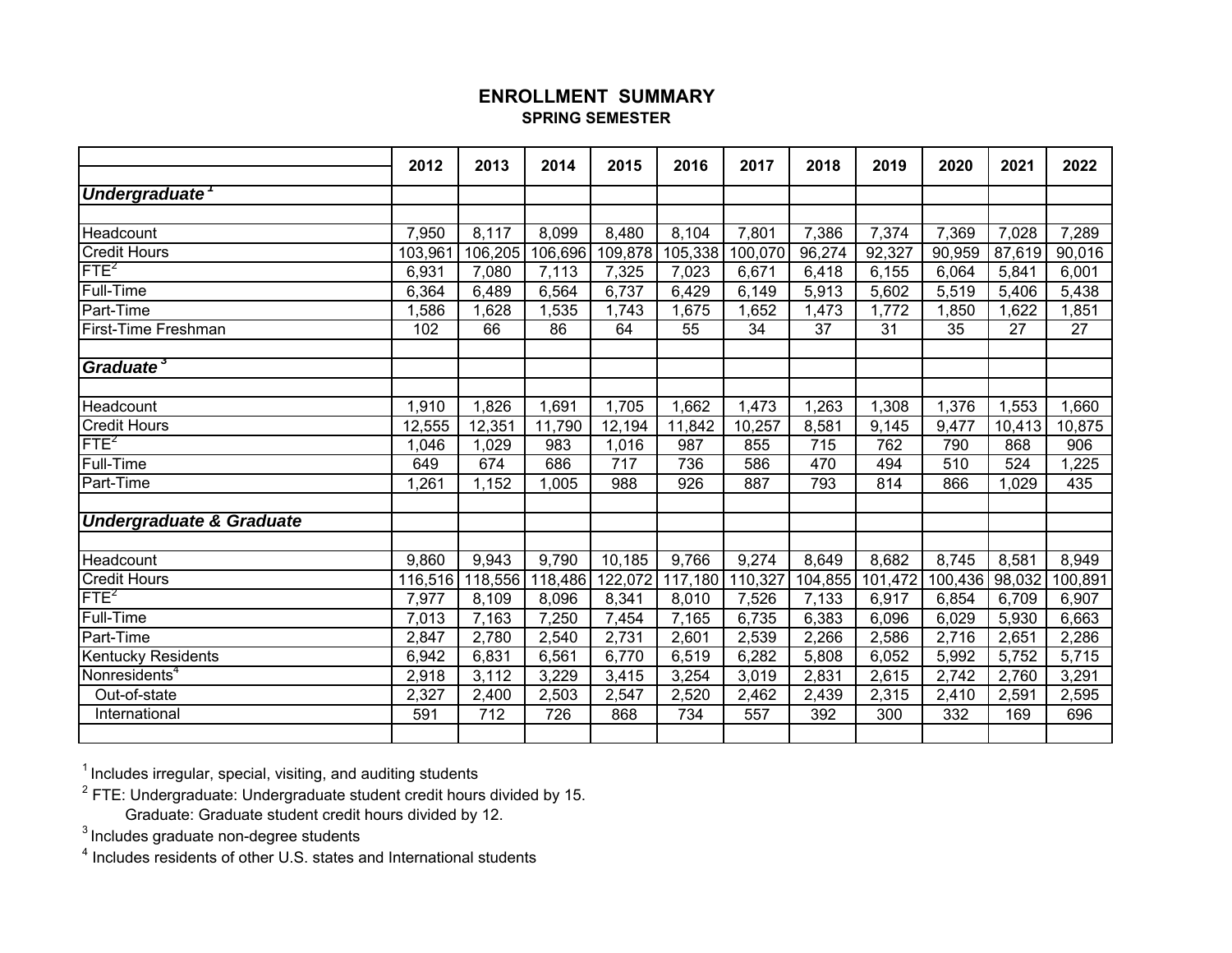#### **ENROLLMENT BY STUDENT CLASSIFICATION SUMMER**

|                        | 2012        | 2013             | 2014           | 2015             | 2016            | 2017            | 2018            | 2019            | 2020            | 2021             |
|------------------------|-------------|------------------|----------------|------------------|-----------------|-----------------|-----------------|-----------------|-----------------|------------------|
| <b>Full-Time</b>       |             |                  |                |                  |                 |                 |                 |                 |                 |                  |
|                        |             |                  |                |                  |                 |                 |                 |                 |                 |                  |
| Freshman               | 4           | $\mathbf 0$      | 4              | $\overline{2}$   | $\overline{3}$  | 3               | $\mathbf{1}$    | 2               | $\overline{2}$  | $\overline{143}$ |
| Sophomore              | 4           | $\overline{9}$   | $\overline{4}$ | 5                | $\overline{5}$  | $\overline{8}$  | 5               | 1               | 44              | 5                |
| Junior                 | 8           | 16               | 15             | 25               | $\overline{12}$ | 27              | $\overline{20}$ | $\overline{11}$ | 42              | 24               |
| Senior                 | 46          | 53               | 36             | 44               | 58              | 45              | 33              | 40              | 44              | 54               |
| Other <sup>1</sup>     | $\mathbf 0$ | $\mathbf 0$      | 3              |                  |                 | 1               | 1               | $\overline{2}$  | 2               |                  |
| Undergraduate          | 62          | 78               | 62             | $\overline{76}$  | $\overline{79}$ | $\overline{84}$ | 60              | $\overline{56}$ | 134             | $\overline{227}$ |
| Graduate <sup>2</sup>  | 105         | 98               | 90             | 122              | 95              | 105             | 129             | 167             | 174             | 176              |
| <b>Total</b>           | 167         | 176              | 152            | 198              | 174             | 189             | 189             | 223             | 308             | 403              |
| <b>Part-Time</b>       |             |                  |                |                  |                 |                 |                 |                 |                 |                  |
| Freshman               | 120         | 143              | 122            | 89               | $\overline{84}$ | 66              | 81              | 145             | 226             | 208              |
| Sophomore              | 195         | 203              | 215            | 161              | 173             | 173             | 220             | 187             | 210             | 216              |
| Junior                 | 310         | 324              | 344            | $\overline{378}$ | 354             | 298             | 383             | 368             | 321             | 341              |
| Senior                 | 938         | 913              | 859            | 918              | 957             | 884             | 808             | 887             | 885             | 831              |
| $\mathsf{Other}^1$     | 100         | 91               | 75             | 81               | 119             | 81              | $\overline{79}$ | 59              | 57              | 57               |
| Undergraduate          | 1.663       | 1.674            | 1.615          | 1,627            | 1,687           | 1,502           | 1,571           | 1,646           | 1,669           | 1,653            |
| Graduate <sup>2</sup>  | 1,019       | 987              | 918            | 898              | 837             | 793             | 684             | 640             | 771             | 863              |
| <b>Total</b>           | 2,682       | 2,661            | 2,533          | 2525             | 2524            | 2295            | 2255            | 2286            | 2440            | 2,516            |
| <b>Full-/Part-Time</b> |             |                  |                |                  |                 |                 |                 |                 |                 |                  |
|                        |             |                  |                |                  |                 |                 |                 |                 |                 |                  |
| Freshman               | 124         | 143              | 126            | 91               | $\overline{87}$ | 69              | $\overline{82}$ | 147             | 228             | 351              |
| Sophomore              | 199         | $\overline{212}$ | 219            | 166              | 178             | 181             | 225             | 188             | 254             | 221              |
| Junior                 | 318         | 340              | 359            | 403              | 366             | 325             | 403             | 379             | 363             | 365              |
| Senior                 | 984         | 966              | 895            | 962              | 1015            | 929             | 841             | 927             | 929             | 885              |
| Other <sup>1</sup>     | 100         | 91               | 78             | 81               | 120             | $\overline{82}$ | 80              | 61              | $\overline{59}$ | $\overline{58}$  |
| Undergraduate          | ,725        | 1,752            | 1,677          | 1703             | 1766            | 1586            | 1631            | 1702            | 1803            | 1,880            |
| Graduate <sup>2</sup>  | 124         | 1.085            | 1.008          | 1020             | 932             | 898             | 813             | 807             | 945             | 1039             |
| <b>Grand Total</b>     | 2.849       | 2,837            | 2,685          | 2723             | 2698            | 2484            | 2444            | 2509            | 2748            | 2919             |

 $^{\mathsf{1}}$ Includes undergraduate students who are receiving post-

baccalaureate credit only, students who have not completed high school, and students who are visiting or auditing.

<sup>2</sup>Includes graduate non-degree students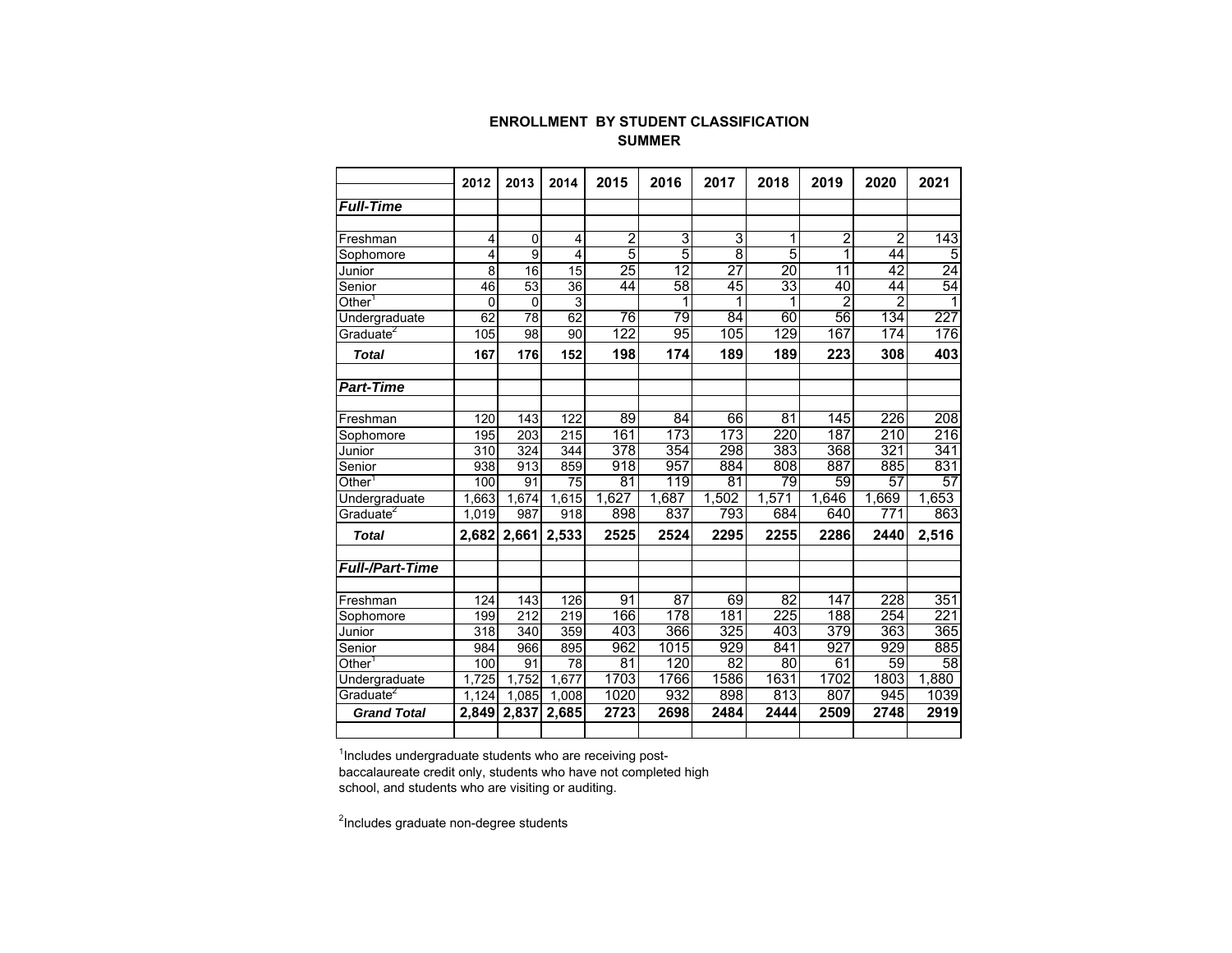## **ENROLLMENT BY STUDENT CLASSIFICATION FALL**

|                        | 2012               | 2013   | 2014   | 2015   | 2016   | 2017             | 2018  | 2019  | 2020  | 2021  |
|------------------------|--------------------|--------|--------|--------|--------|------------------|-------|-------|-------|-------|
| <b>Full-Time</b>       |                    |        |        |        |        |                  |       |       |       |       |
|                        |                    |        |        |        |        |                  |       |       |       |       |
| Freshman               | 2,209              | 2,088  | 1,959  | 1,821  | 1,829  | 1,624            | 1,476 | 1,512 | 1,564 | 1,466 |
| Sophomore              | 1.416              | 1,535  | 1,558  | 1,423  | 1,328  | 1.437            | 1,311 | 1,251 | 1,278 | 1,258 |
| Junior                 | 1,430              | 1,467  | 1,623  | 1,645  | 1,576  | 1,415            | 1,546 | 1,435 | 1,496 | 1,428 |
| Senior                 | 1,846              | 1,881  | 2,013  | 2,119  | 2,134  | 2,021            | 1,854 | 1,929 | 1,807 | 1,739 |
| Other $^{\rm 1}$       | 189                | 182    | 217    | 154    | 113    | 114              | 88    | 92    | 40    | 80    |
| Undergraduate          | 7,090              | 7,153  | 7,370  | 7,162  | 6,980  | 6,611            | 6,275 | 6,219 | 6,185 | 5,971 |
| Graduate <sup>2</sup>  | 714                | 685    | 710    | 751    | 660    | $\overline{507}$ | 495   | 499   | 556   | 514   |
| <b>Total</b>           | 7,804              | 7,838  | 8,080  | 7,913  | 7,640  | 7,118            | 6,770 | 6,718 | 6,741 | 7,045 |
|                        |                    |        |        |        |        |                  |       |       |       |       |
| <b>Part-Time</b>       |                    |        |        |        |        |                  |       |       |       |       |
|                        |                    |        |        |        |        |                  |       |       |       |       |
| Freshman               | 67                 | 53     | 48     | 32     | 32     | 32               | 21    | 37    | 199   | 344   |
| Sophomore              | 93                 | 95     | 89     | 83     | 69     | 66               | 73    | 109   | 83    | 63    |
| Junior                 | 166                | 216    | 210    | 172    | 154    | 155              | 141   | 145   | 163   | 119   |
| Senior                 | 464                | 488    | 477    | 484    | 418    | 438              | 408   | 378   | 391   | 333   |
| Other <sup>1</sup>     | $\overline{1,011}$ | 1,167  | 1,250  | 1335   | 1,233  | 1,334            | 1,224 | 1,327 | 918   | 905   |
| Undergraduate          | 1,801              | 2,019  | 2,074  | 2106   | 1,906  | 2,025            | 1,867 | 1,996 | 1.754 | 1,764 |
| Graduate <sup>2</sup>  | 1,227              | 1,086  | 1,053  | 979    | 949    | 874              | 829   | 855   | 961   | 1,178 |
| <b>Total</b>           | 3,028              | 3,105  | 3,127  | 3,085  | 2,855  | 2,899            | 2,696 | 2,851 | 2,715 | 2,942 |
|                        |                    |        |        |        |        |                  |       |       |       |       |
| <b>Full-/Part-Time</b> |                    |        |        |        |        |                  |       |       |       |       |
|                        |                    |        |        |        |        |                  |       |       |       |       |
| Freshman               | 2,276              | 2,141  | 2,007  | 1,853  | 1,861  | 1,656            | 1,497 | 1,549 | 1,763 | 1,810 |
| Sophomore              | .509<br>1          | 1,630  | 1,647  | 1,506  | 1,397  | 1,503            | 1,384 | 1,360 | 1,361 | 1,321 |
| Junior                 | 1,596              | 1,683  | 1,833  | 1,817  | 1,730  | 1,570            | 1,687 | 1,580 | 1,659 | 1,547 |
| Senior                 | 2,310              | 2,369  | 2,490  | 2,603  | 2,552  | 2,459            | 2,262 | 2,307 | 2,198 | 2,072 |
| $Other^1$              | 1,200              | 1,349  | 1,467  | 1,489  | 1,346  | 1,448            | 1,312 | 1,419 | 958   | 985   |
| Undergraduate          | 8,891              | 9,172  | 9,444  | 9,268  | 8,886  | 8,636            | 8,142 | 8,215 | 7,939 | 7,735 |
| Graduate <sup>2</sup>  | 1,941              | 1.771  | 1,763  | 1,730  | 1,609  | 1,381            | 1,324 | 1,354 | 1,517 | 1,692 |
| <b>Grand Total</b>     | 10,832             | 10,943 | 11,207 | 10,998 | 10,495 | 10,017           | 9,466 | 9,569 | 9,456 | 9,427 |
|                        |                    |        |        |        |        |                  |       |       |       |       |

 $1$ Includes undergraduate students who are receiving postbaccalaureate credit only, students who have not completed high school, and students who are visiting or auditing.

 $2$ Includes graduate non-degree students